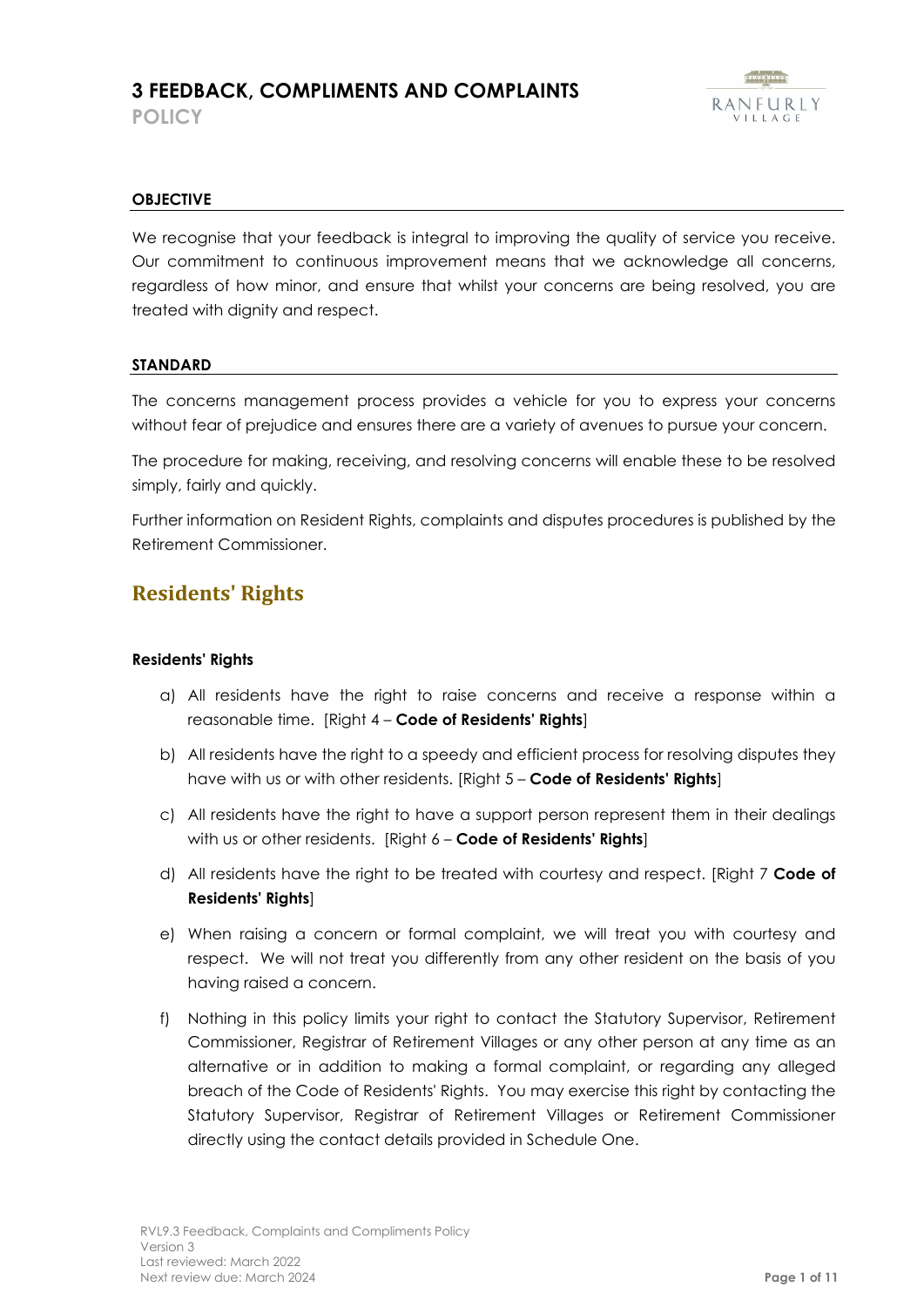**POLICY**



#### **DEFINITIONS**

**"Code of Practice"** means the Code of Practice approved by the Minister under section 89 of the Retirement Villages Act, as updated, amended or replaced from time to time.

**"Complaint"** includes any issue or concern or Formal Complaint.

**"Formal Complaint"** means a written complaint made by a resident or former resident relating to us, our staff, the Village, another resident or any other matter that the resident wants to raise.

**"Former resident"** means a person who was a resident, or a representative of that former resident, of the Village and whose occupation right agreement has since terminated.

**"Resident"** means any of the following:

- a. a person who has entered into an occupation right agreement with us in relation to the Village
- b. a person who under an occupation right agreement is, for the time being, entitled to occupy a residential unit within the Village, whether or not the agreement is made with that person or some other person; or
- c. if the occupation right agreement provides, or with our consent, the spouse, civil union partner, or de facto partner of the person referred to in paragraph [b] who is occupying the residential unit with that person, or after that person's death or departure from the Village.

**"Working Day"** has the same meaning as set out in the Code of Practice.

#### **PROCEDURE**

An outline of the complaints procedures is set out in a flow-chart in Schedule Two.

#### **Procedure for raising an informal concern**

- 1. You are encouraged to register your concern with us in the first instance (as the majority of concerns can be resolved at this stage of the process).
	- a) You are encouraged, but not required, to raise any issues or concerns informally with us prior to making a formal complaint.
- 2. All concerns (written or verbal) can be made to us or the Statutory Supervisor or Registrar of Retirement Villages who will respond to the matter raised.
	- a) A feedback form is readily available at Ranfurly House Reception, to lodge your concerns (along with any compliments or suggestions you may have).
	- b) If a concern is raised verbally, we will record this on the Feedback Form and lodge this in the feedback register.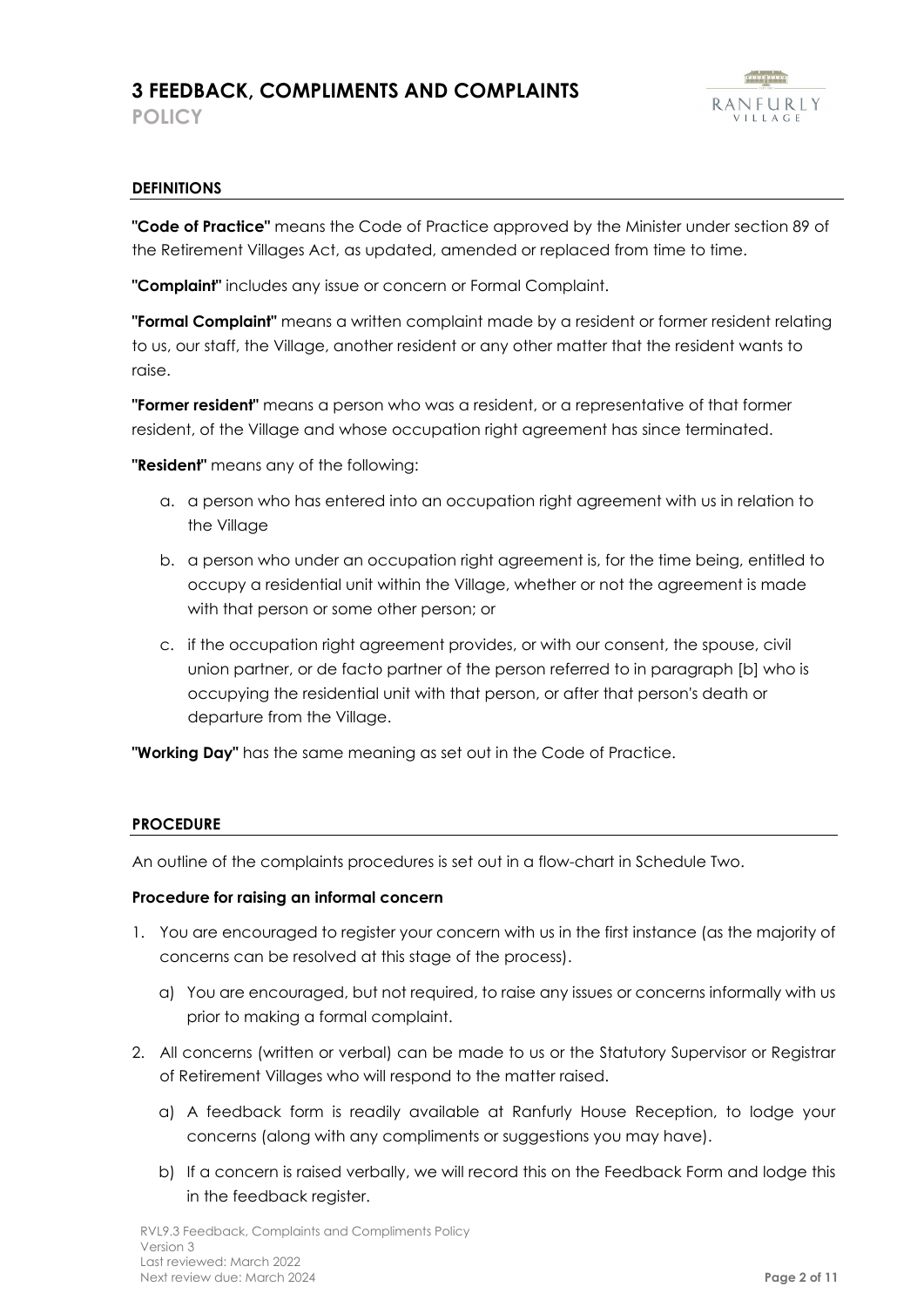- c) You can ask us for information about your rights as detailed in the Code of Residents Rights (this information is also contained in your Village Compendium).
- d) At any stage of the process, you have the right to involve a support person or independent advocate to act on your behalf - see Schedule One for contact details of available advocacy services. Any costs associated with the appointment of an advocate must be met by you.
- 3. Your concern will be promptly acknowledged by us in writing within five (5) working days.
	- a) Your concern will be logged on a register and filed along with any other correspondence relating to the matter.
- 4. A professional and objective review of your concern will be undertaken.
	- a) We will ensure you are informed about the progress of your concern at regular intervals.
- 5. Once we have completed our investigation of the issue or concern we will provide written advice of the outcome to you.
	- a) If we are unable to give you a response within twenty (20) working days of the date you raised the issue as a concern we will contact you and explain what progress has been made and when a final response might be expected.
- 6. If you are not satisfied with the response to your issue or concern or the progress towards resolution you may at any time raise your issue or concern as a formal complaint in accordance with the procedure set out in the next section.

#### **Formal complaints**

You have the right to make a formal complaint about us, our staff, the Village, other residents or any other matter. Before commencing the formal complaints Resolution Procedure you may wish to:

- a) raise the matter as an issue or concern as set out previously in the procedure for raising an informal concern;
- b) talk to the Statutory Supervisor, Registrar of Retirement Villages and/or the Retirement Commissioner about wishing to make a formal complaint. Contact details for these organisations are set out in Schedule One.
- c) as an alternative, or in addition to making a formal complaint, contact the Statutory Supervisor if your complaint is about a breach of the Code of Residents' Rights.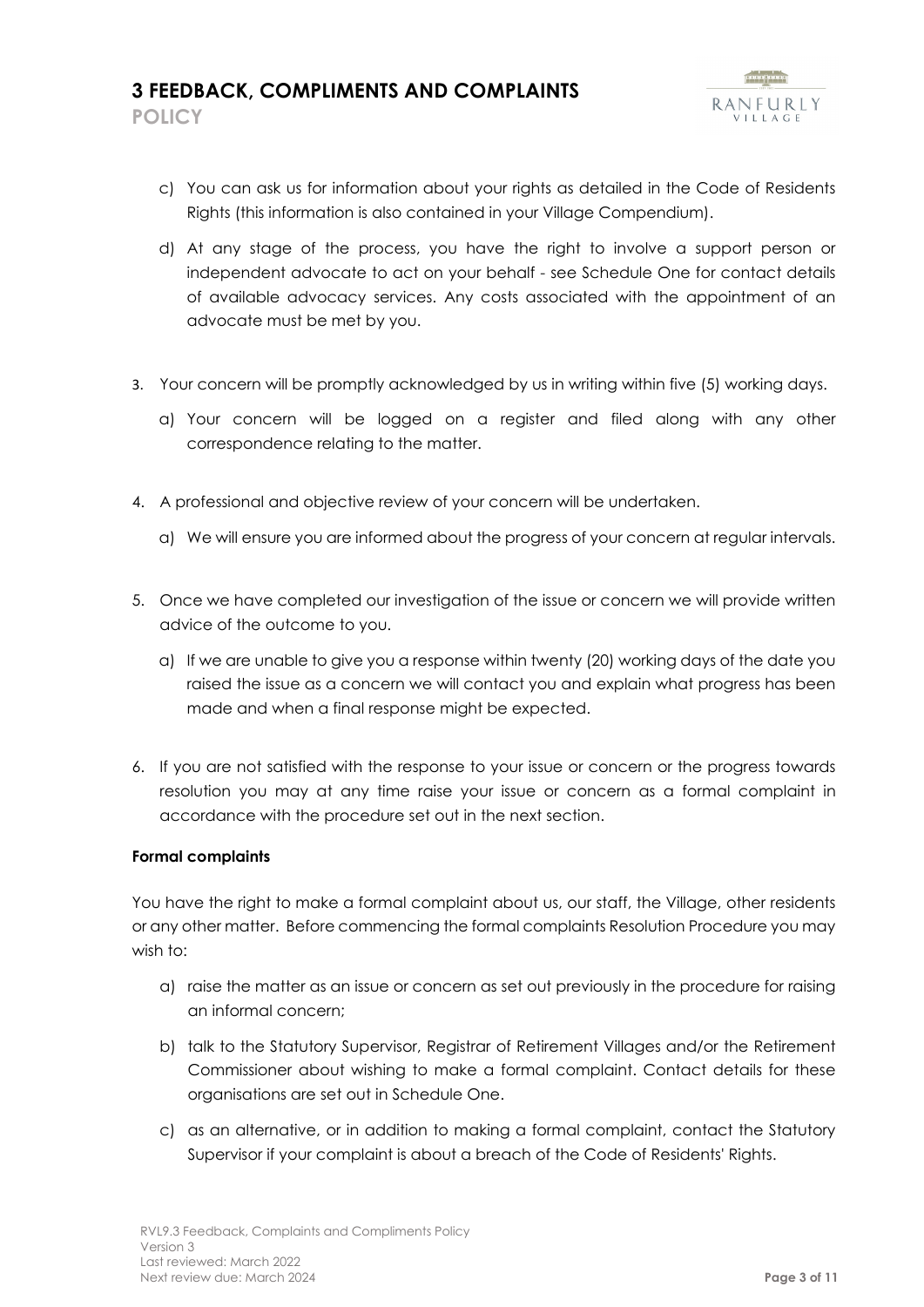**POLICY**



#### **Procedure for raising a formal complaint**

- 1. We encourage you to complete the Village's Formal Complaint Form available from Resident Liaison. A formal complaint must be in writing, signed and dated by you and provided to the Village Manager.
	- a) If you are not able to write the complaint your personal representative, or a support person you have authorised in writing, may write the complaint for you.
	- b) If you are not able to write the complaint and you do not have a person to assist you in writing the complaint, the Village Manager will at your request record your complaint in writing based on what you tell the Village Manager at the time. The Village Manager will read the complaint back to you to confirm it is recorded correctly and will provide you with a copy before taking any further action.
	- c) You can ask us for information about your rights as detailed in the Code of Residents Rights (this information is also contained in your Village Compendium).
	- d) At any stage of the process, you have the right to involve a support person or independent advocate to act on your behalf - see Schedule One for contact details of available advocacy services. Any costs associated with the appointment of an advocate must be met by you.
	- e) A register is kept of all formal complaints and information including the number, type and outcome of formal complaints is reported to the Retirement Commissioner every six months. None of your personal information will be disclosed without your consent unless required by law.
- 2. We will acknowledge in writing every formal complaint within five (5) working days of receiving it.
	- a) This acknowledgement will include the process and timeframe for resolving the formal complaint.
	- b) We will endeavor to resolve the formal complaint within twenty (20) working days from the date we receive the formal complaint and will regularly inform you of progress.
- 3. We will work with you directly to resolve the formal complaint to your satisfaction. If we are unable to resolve the formal complaint within twenty (20) working days the Village Manager will advise you of the progress of the formal complaint and the reason for the delay. We will continue to regularly inform you about the progress of the formal complaint.
	- a) If any proposed action by us is the subject of the formal complaint, we will advise you whether or not we will suspend taking that action until the formal complaint is resolved. We will only proceed with a proposed action if we have consulted with the Statutory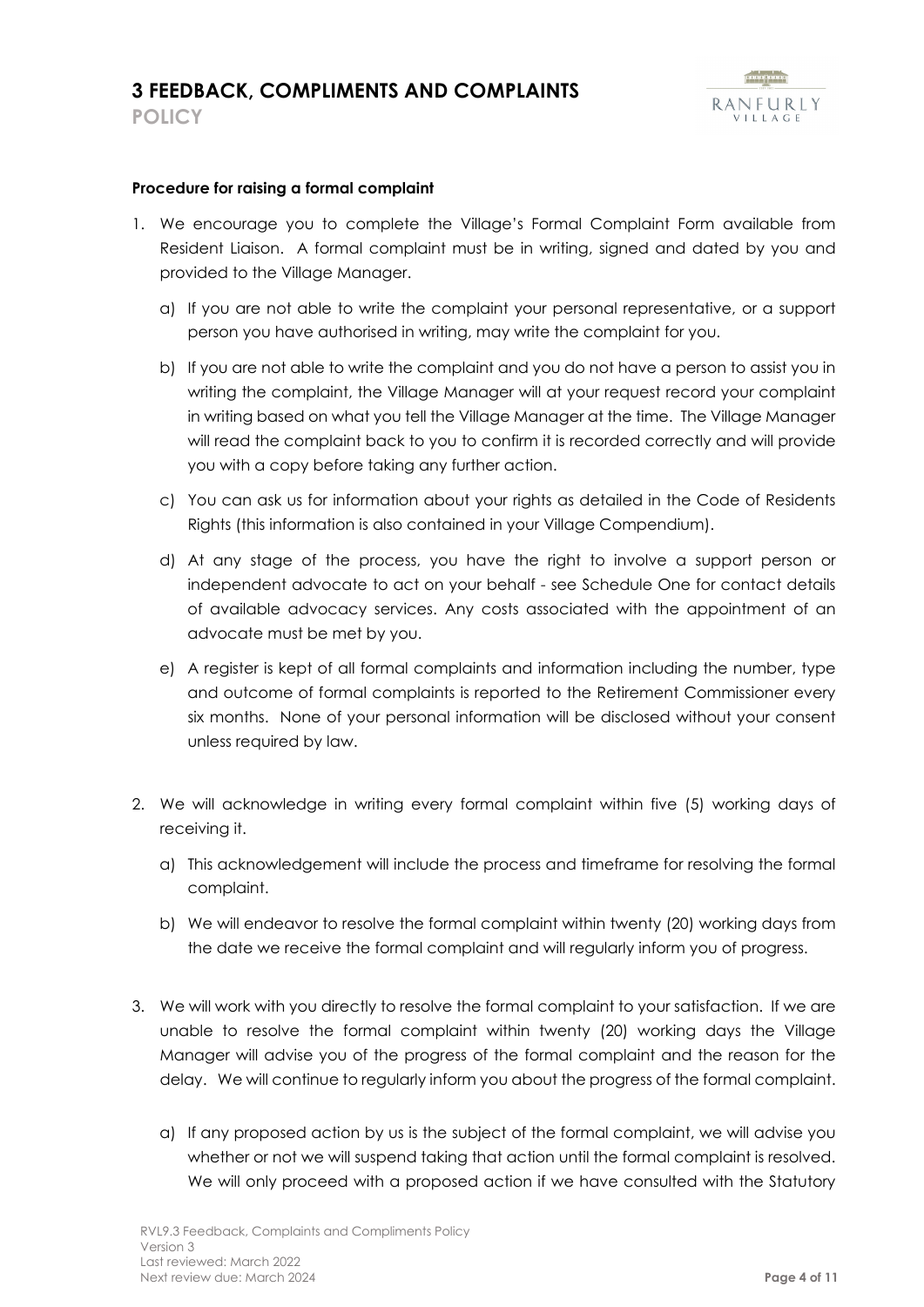**POLICY**



Supervisor and have decided that it is in the best interests of the Village as a community to proceed with the proposed action while the formal complaint is being resolved.

#### **Statutory Supervisor**

1. If the formal complaint has not been resolved within twenty (20) working days of being received by us, we will refer the formal complaint to the Statutory Supervisor and ask that the Statutory Supervisor work with the parties to provide an impartial perspective and recommend a way forward. We will advise you once we refer the matter to the Statutory Supervisor.

#### **Mediation**

- 1. If the formal complaint has not been resolved within twenty (20) working days after being referred to the Statutory Supervisor, we will offer you the option of mediation with an independent mediator. The mediator must be either a member of an alternative dispute resolution agency which is approved by the Retirement Commissioner and listed on the Retirement Commissioner's website or alternatively the parties have the option to agree on another independent third party.
	- a) We will suggest one or more independent mediators to you. If the parties agree on a mediator we will refer the formal complaint to that person. If the parties cannot agree on a mediator within five (5) working days we will ask the Retirement Commissioner to select one who we will engage.
	- b) Each party is responsible for their own costs in preparing for mediation. If the formal complaint is about us or our staff we will pay the mediator's costs. If the formal complaint is between residents the mediator's costs will be divided evenly between each party and us.
- 2. If the formal complaint is resolved by agreement or following referral to the Statutory Supervisor or during mediation we will:
	- a) Record the resolution in writing;
	- b) State what actions, if any, will be taken, who is responsible for taking that action, and the timeframe for the action to be completed;
	- c) Set out the terms of any agreement about costs and any other terms;
	- d) Arrange for the resolution to be signed and dated by all parties; and
	- e) Provide a copy to all parties.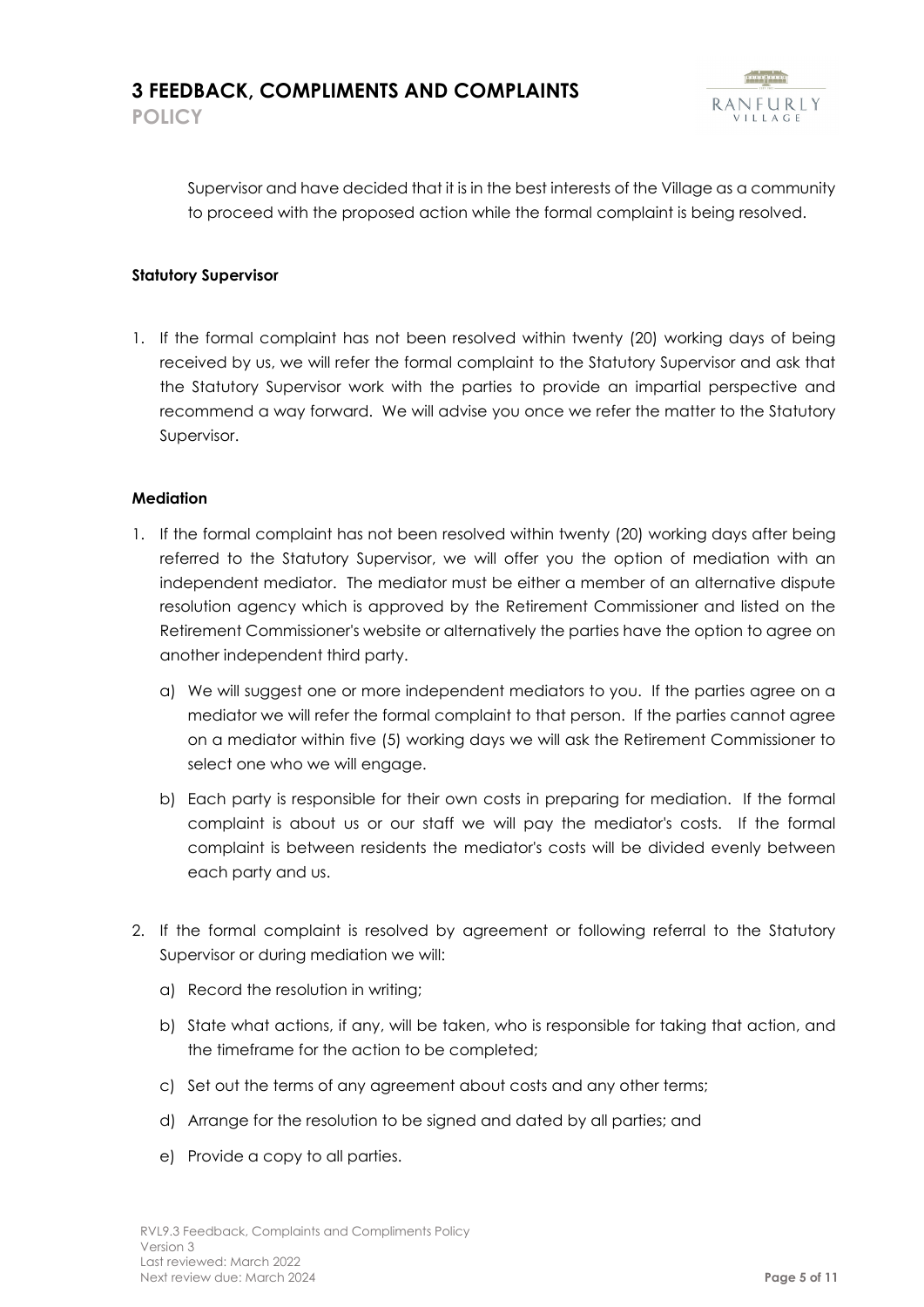- 3. If the formal complaint is unresolved
	- a) The above process does not prevent you at any time after twenty (20) working days of your formal complaint being received by us from issuing a dispute notice. Your right to issue a dispute notice is subject to the terms set out in the Retirement Villages Act 2003. A summary of the requirements and procedure for issuing a dispute notice are set out in the next section.
	- b) If your formal complaint has not been resolved through the mediation process you may be able to issue a dispute notice.

#### **Disputes Panel**

1. We encourage all residents to take advantage of all steps set out in the Formal Complaint Resolution Procedure prior to giving a dispute notice. However, nothing in this policy limits your right to give a dispute notice at any time permitted by the Retirement Villages Act 2003 or the right of the parties to agree to mediation at any time during a dispute panel process.

Where you have an unresolved formal complaint you may be able to give a dispute notice at any time between twenty (20) working days and six (6) months after the date the formal complaint was received (or such later time by agreement of all parties).

Not all formal complaints are able to be referred to a disputes panel for resolution. You may give a dispute notice for a formal complaint which relates to any of the following:

- a) a decision by us which affects your occupation or access to services or facilities.
- b) a decision by us to change the charges you pay under your occupation right agreement for outgoings, services or facilities.
- c) the charges or deductions made when you leave the Village.
- d) an allegation that we have breached the Code of Residents' Rights or Code of Practice.
- e) a dispute between you and another resident or guest of another resident which affects your occupation right.

You may give a Dispute Notice for resolution of a dispute concerning the Operator's breach of the your Occupation Right Agreement or Code of Practice in disposing of your apartment in the village formerly occupied by you, but not until nine (9) months after the apartment becomes available for re-occupation or disposal.

You may give a dispute notice for the resolution of a dispute affecting your occupation right between you and any other person who is:

- a) Another resident of the retirement village; or
- b) In another resident's residential unit with that other resident's permission.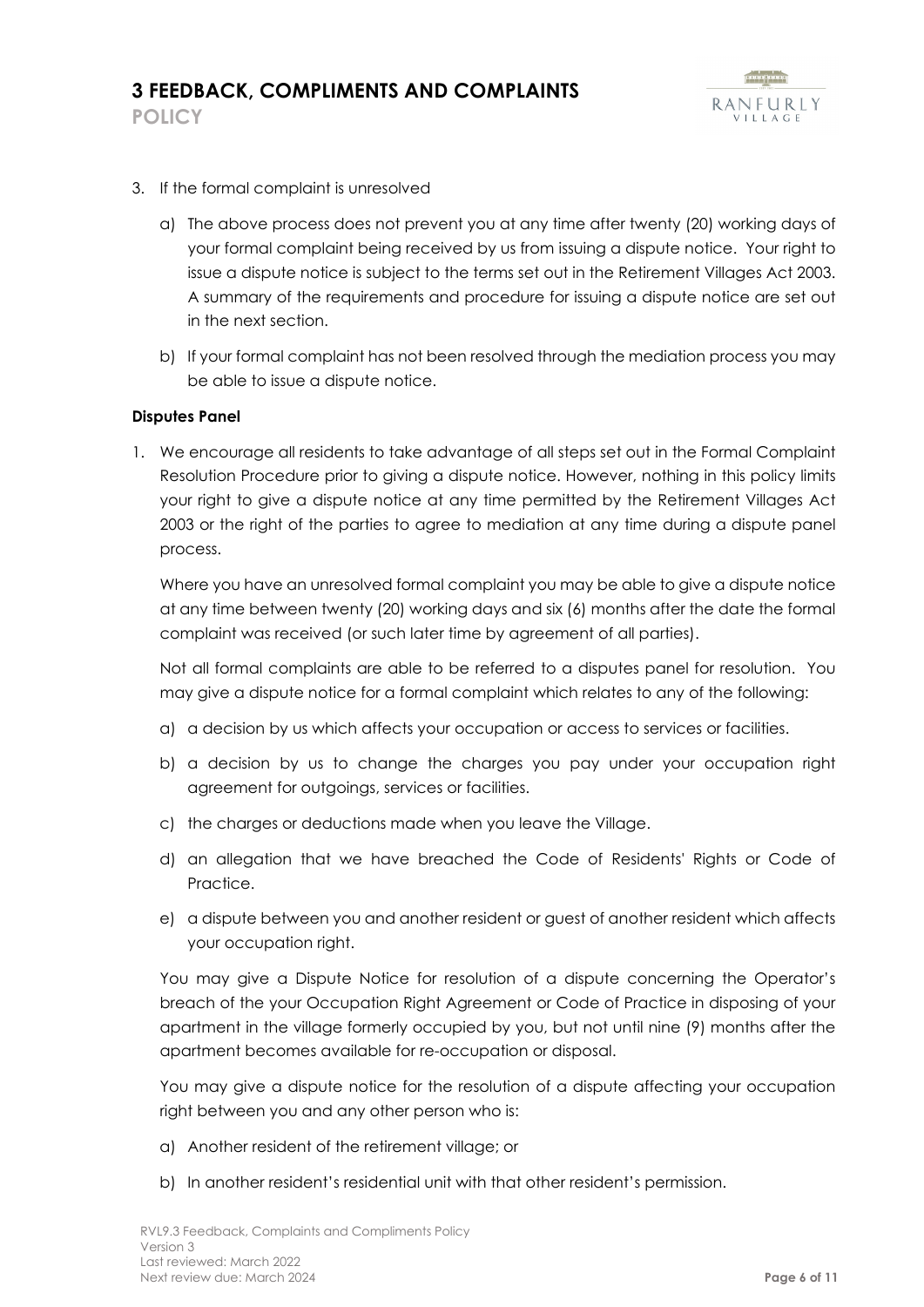**POLICY**



The procedure is published by the Retirement Commissioner; www.cffc.org.nz and is outlined in Schedule Three.

#### **Complaint to the Retirement Villages Association**

The New Zealand Retirement Villages Association [RVA] has a complaints process in place for complaints being made against operators.

This process can be employed in addition to the complaints facility described above. Should you choose to refer your complaint to the RVA, the time period in any of the above processes is not affected or suspended.

#### *Making a complaint to the RVA*

Complaints being referred to the RVA must be made in writing and must clearly set out the following details:

- a) The name of the complainant; and
- b) The name of the Operator
- c) The nature of the complaint including as many relevant details as possible, such as dates, names of parties and locations.

The complaint should be addressed to the Executive Director of the RVA, and sent to the RVA, whose contact information is set out in Schedule Two.

#### *The complaints process followed by the RVA*

The RVA will acknowledge the complaint within five working days of receiving it, and send you a copy of their complaints policy that fully sets out the complaints process they will follow.

#### **DOCUMENTS**

Retirement Villages Act 2003 Retirement Villages [Disputes Panel] Regulations 2006 Code of Practice Code of Residents Rights Compendium Occupation Right Agreement Village's Formal Complaint Form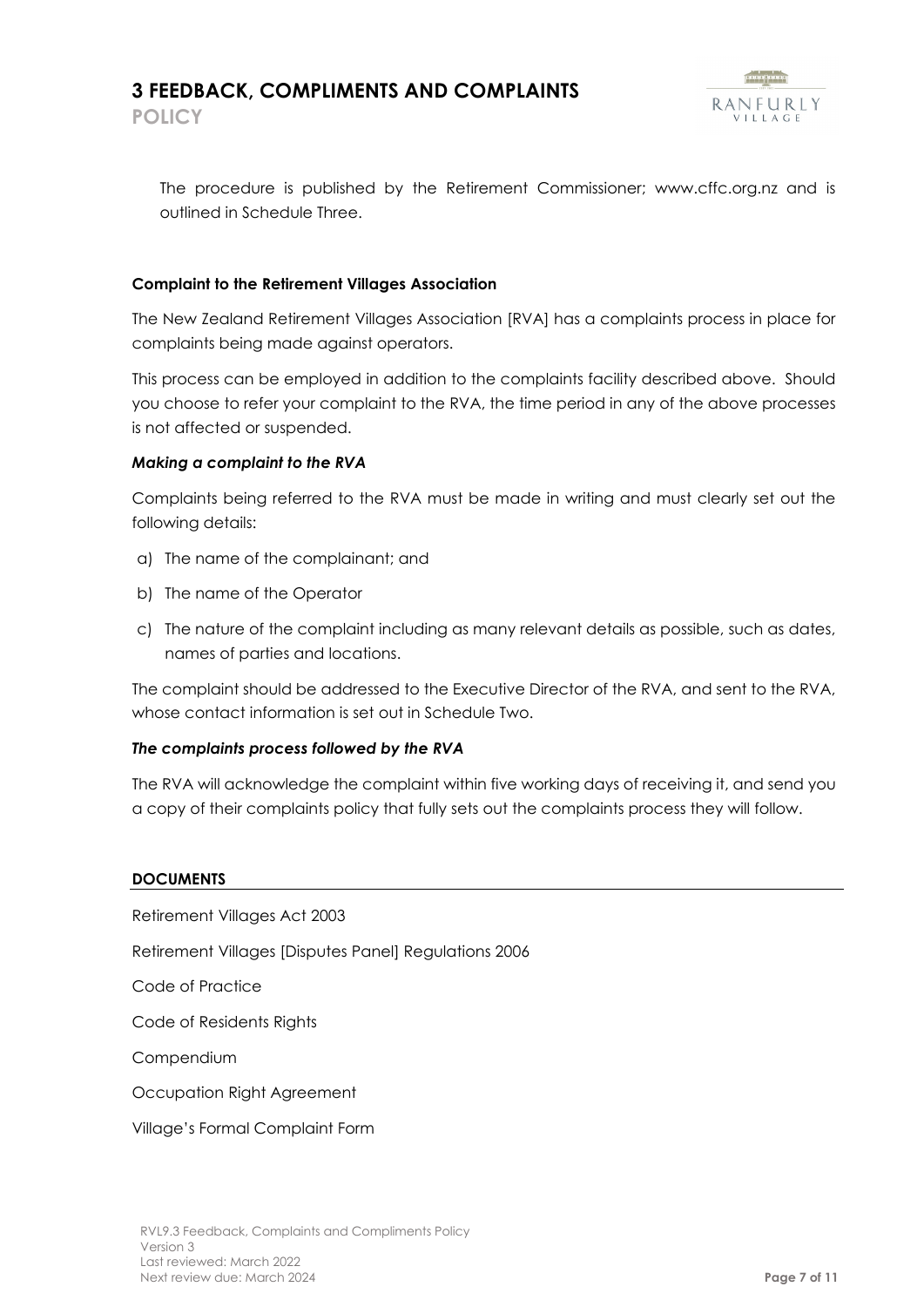**POLICY**



#### **SCHEDULE ONE**

#### **Contact Information**

#### **Operator's Contact Person for Complaints:**

| Name:         | Graham Mitchell                 |
|---------------|---------------------------------|
| Office hours: | $8$ am – 4 $pm$                 |
| Phone:        | 09 625 3415                     |
| Cell phone:   | 021 411 873                     |
| Email:        | gmitchell@ranfurlyvillage.co.nz |

#### **Statutory Supervisor:**

| Name:    | Covenant Trustee Services Limited   |
|----------|-------------------------------------|
| Phone:   | 09 302 0638                         |
| Email:   | team@covenant.co.nz                 |
| Address: | Level 6, Crombie Lockwood Building, |
|          | 191 Queen Street,                   |
|          | Auckland 1140                       |

#### **Registrar of Retirement Villages:**

Phone: 0800 268 269 (Toll Free within New Zealand) Phone: (03) 962 2602 Website: www.retirementvillages.govt.nz Address: Registrar of Retirement Villages Northern Business Centre Private Bag 92061 Auckland Mail Centre Auckland 1142

#### **Retirement Commissioner:**

| Phone:          | (09) 356 0052      |
|-----------------|--------------------|
| Website:        | www.cffc.org.nz    |
| Address:        | Level 3            |
|                 | 108 Quay Street    |
|                 | Auckland 1010      |
| Postal Address: | PO Box 106-056     |
|                 | Auckland City 1143 |
| Email:          | office@cffc.org.nz |

#### **Retirement Villages Association:**

| Phone:          | (04) 499-7090                  |
|-----------------|--------------------------------|
| Address:        | Level 11                       |
|                 | Petherick Tower,               |
|                 | 38 - 42 Waring Taylor St       |
|                 | Wellington 6011                |
| Postal Address: | PO Box 25-022                  |
|                 | Panama Street                  |
|                 | Wellington 6146                |
| Email:          | info@retirementvillages.org.nz |
|                 |                                |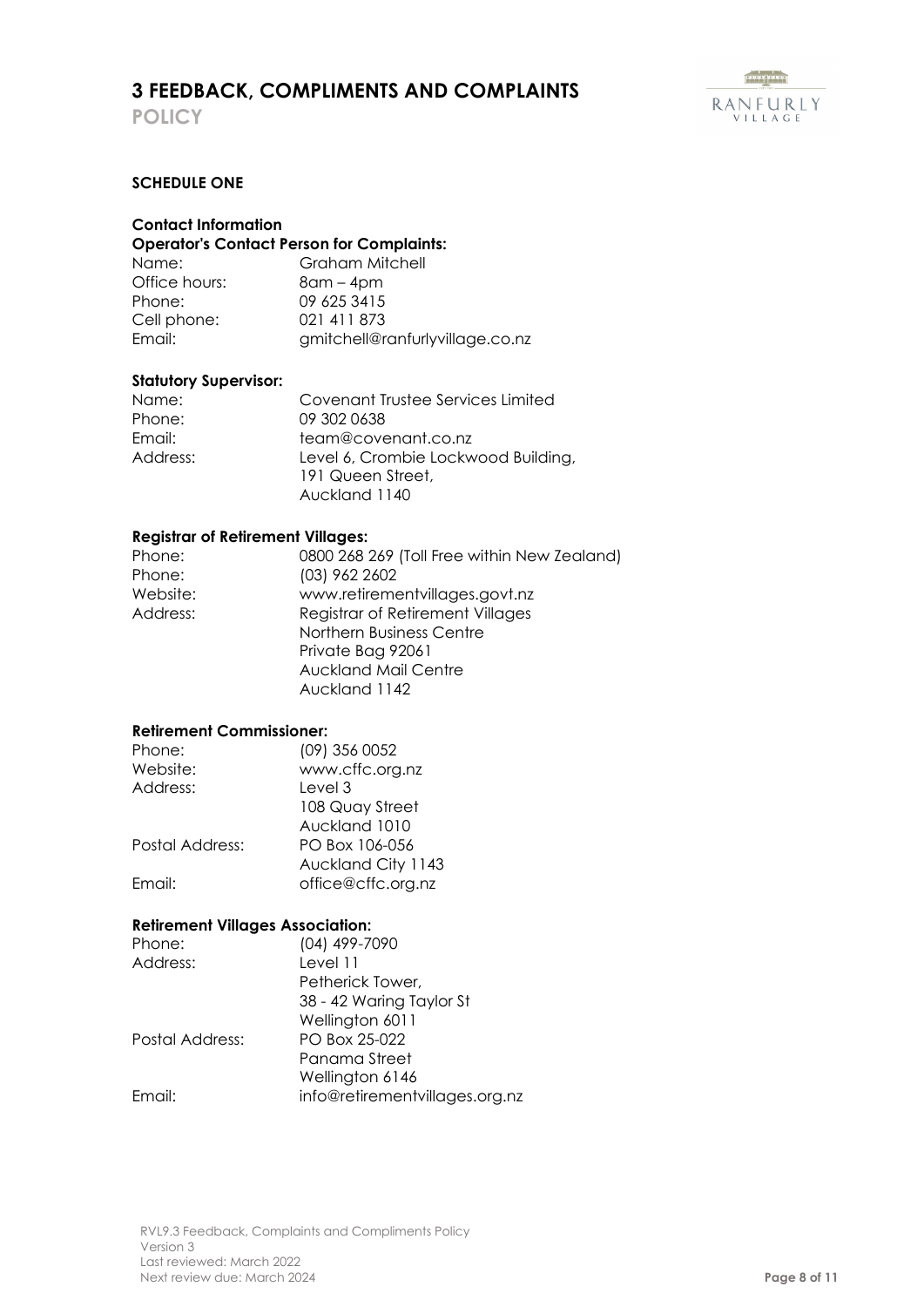**POLICY**



#### **Agencies which may offer Advocacy Services:**

#### **Age Concern:**

| Phone:   | (04) 801 9338                          |
|----------|----------------------------------------|
| Fax:     | (04) 801 9336                          |
| Email:   | national.office@ageconcern.org.nz      |
| Website: | www.ageconcern.org.nz                  |
| Address: | National Office                        |
|          | 4th floor, West Block, Education House |
|          | 178 Willis Street                      |
|          | Wellington                             |
|          |                                        |

#### **Citizens Advice Bureau:**

| Phone:   | 0800 367 222       |
|----------|--------------------|
| Fax:     | (04) 382 8647      |
| Email:   | admin@cab.org.nz   |
| Address: | National Office    |
|          | <b>PO Box 9777</b> |
|          | Wellington         |
| Website: | www.cab.org.nz     |

#### **Advocacy Network Services:**

| Free Phone: | 0800 423 638 / 0800 423 639 |
|-------------|-----------------------------|
| Phone:      | $(04)$ 237 0418             |
| Address:    | Room 2/5 Pember House       |
|             | 16 Hagley Street            |
|             | Porirua                     |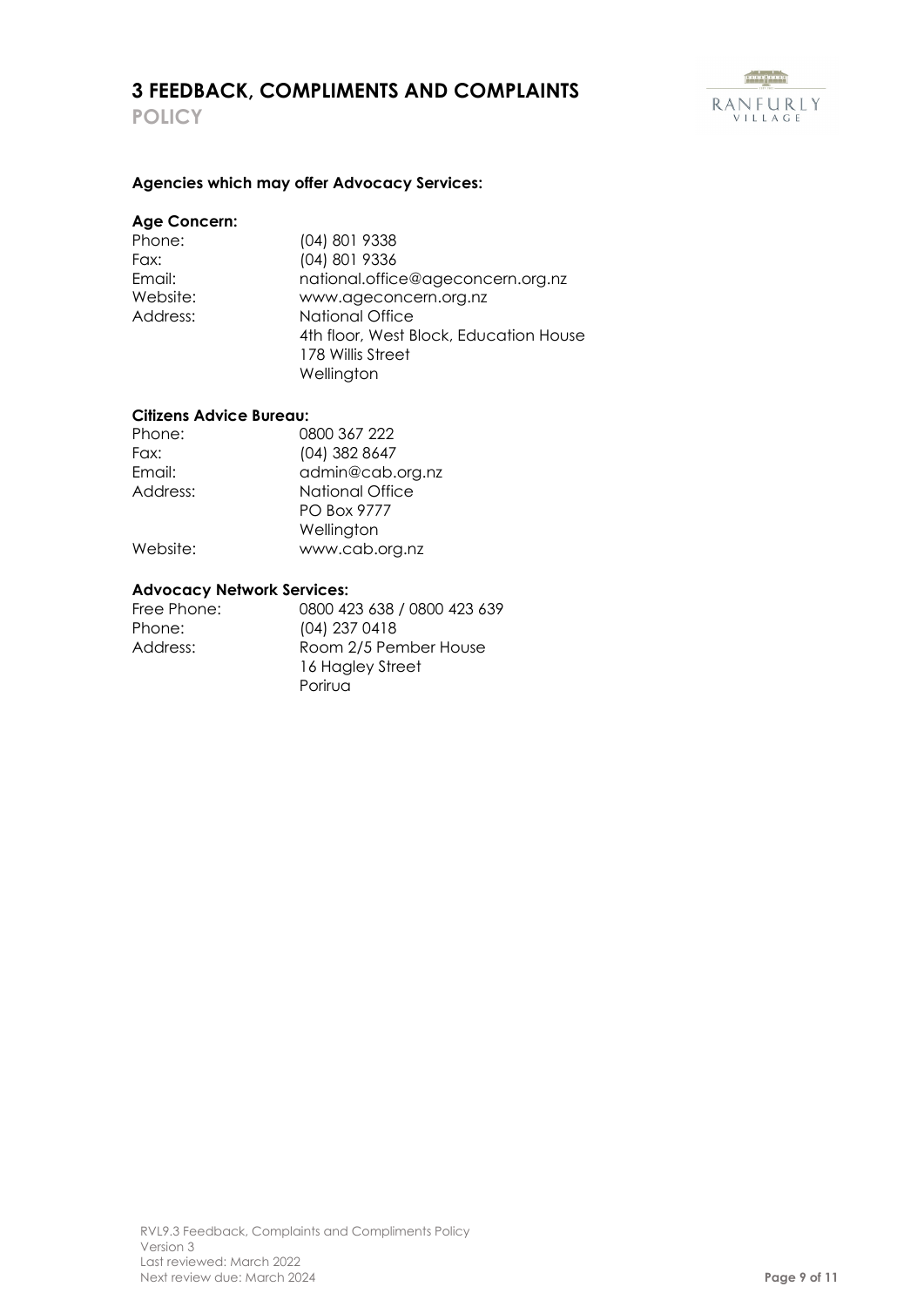

#### **SCHEDULE TWO**